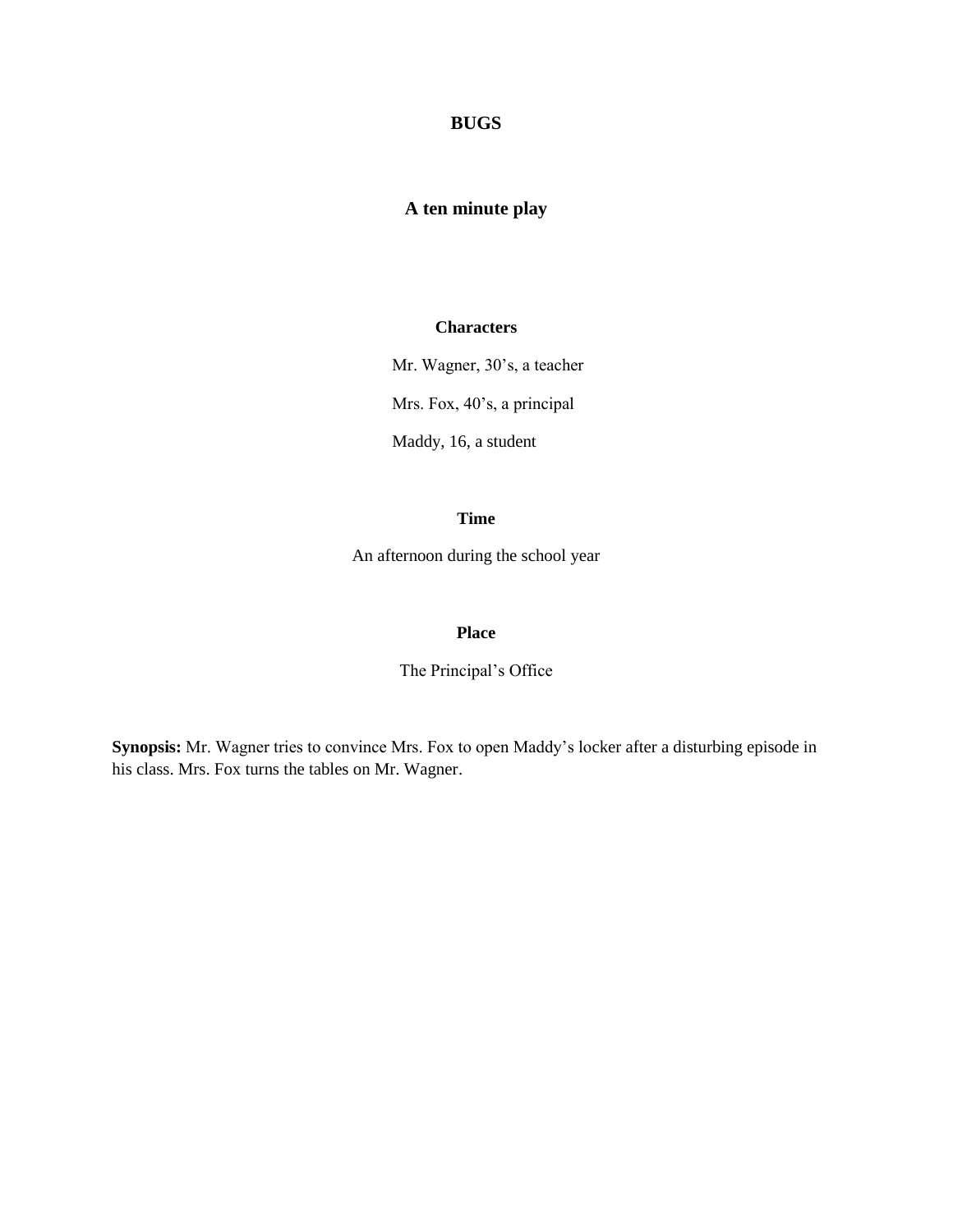#### **BUGS**

A ten minute play

*(Darkness.)*

# **MADDY's voice**

Oh my God! Oh my God!! Get them off me! Get them off!! Help me! Help get them off me! AAAHHH!!!!!

> *(Lights up on MRS. FOX's office. MRS. FOX, 40's, wears a smart professional suit. MR. WAGNER, 30's, wears a dress shirt and tie (but no jacket) and dress pants.)*

# **MRS. FOX**

Bugs?

# **MR. WAGNER**

Bugs.

What kind of bugs?

#### **MR. WAGNER**

**MRS. FOX**

Why does that matter?

#### **MRS. FOX**

All schools have bugs, Mr. Wagner. We do the best we can. If you need Housekeeping to -

#### **MR. WAGNER**

There were no bugs, Mrs. Fox. The girl was hallucinating. Right in the middle of her geometry test.

#### **MRS. FOX**

She has test anxiety. It's documented.

# **MR. WAGNER**

Tactile hallucinations that bugs are crawling on your skin seems pretty extreme!

# **MRS. FOX**

They say you give hard tests.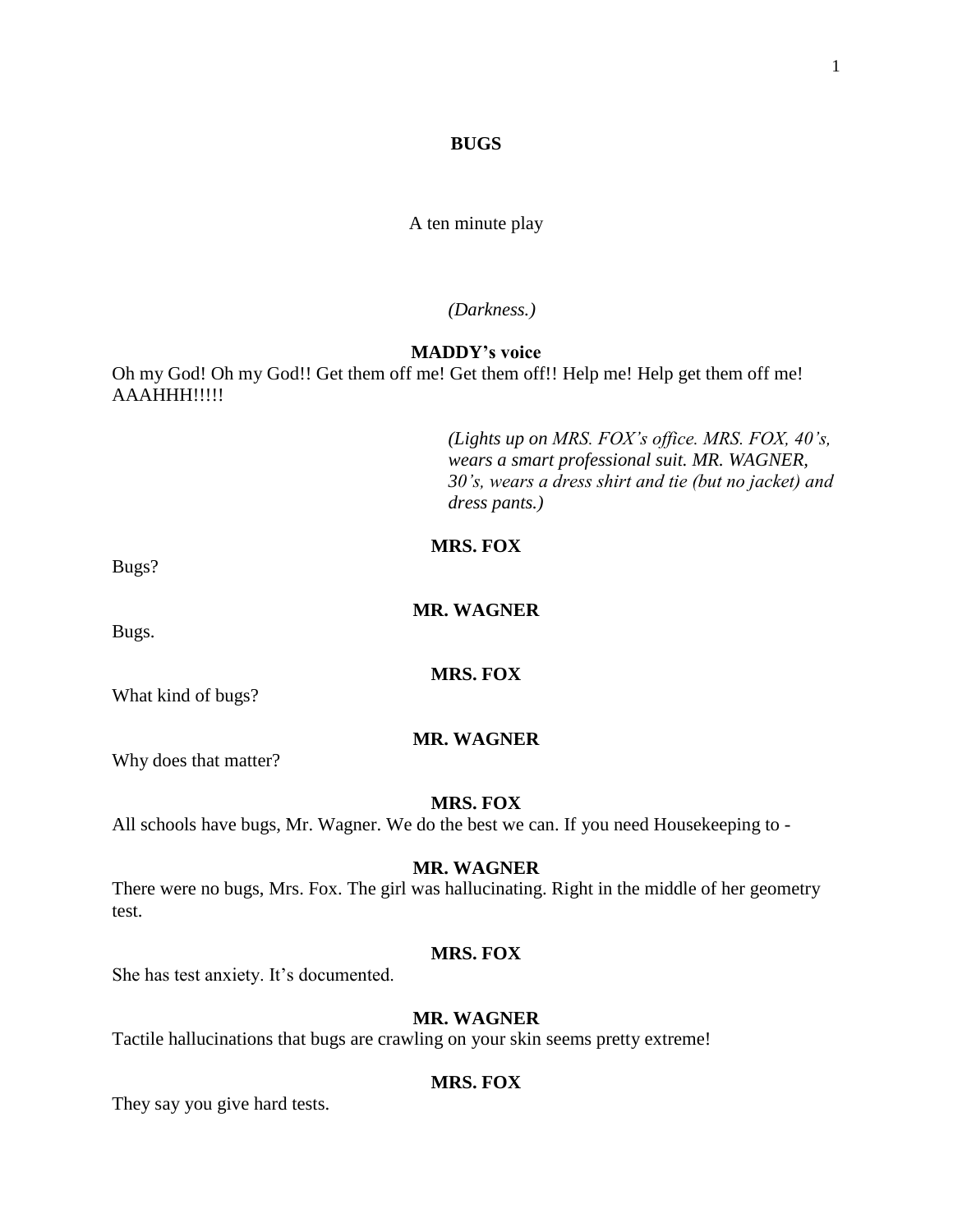2

# **MR. WAGNER**

She has a 98 average.

# **MRS. FOX**

I would think that would make a teacher happy.

**MR. WAGNER** I think you should open her locker.

Did you help her?

**MR. WAGNER**

**MRS. FOX**

**MR. WAGNER**

**MRS. FOX**

**MRS. FOX**

With the test?

With the bugs.

There were no bugs!

With her issue.

# **MR. WAGNER**

I had Emily Frobisher take her to the nurse, once she had calmed down.

# **MRS. FOX**

And the nurse…

**MR. WAGNER** I asked her to bring Maddy here when it was appropriate. You need to open her locker.

Why?

# **MRS. FOX**

# **MR. WAGNER**

During the test she left the room…

# **MRS. FOX**

You let her leave during a test?

# **MR. WAGNER**

If a girl says she needs to leave the room and get something from her locker…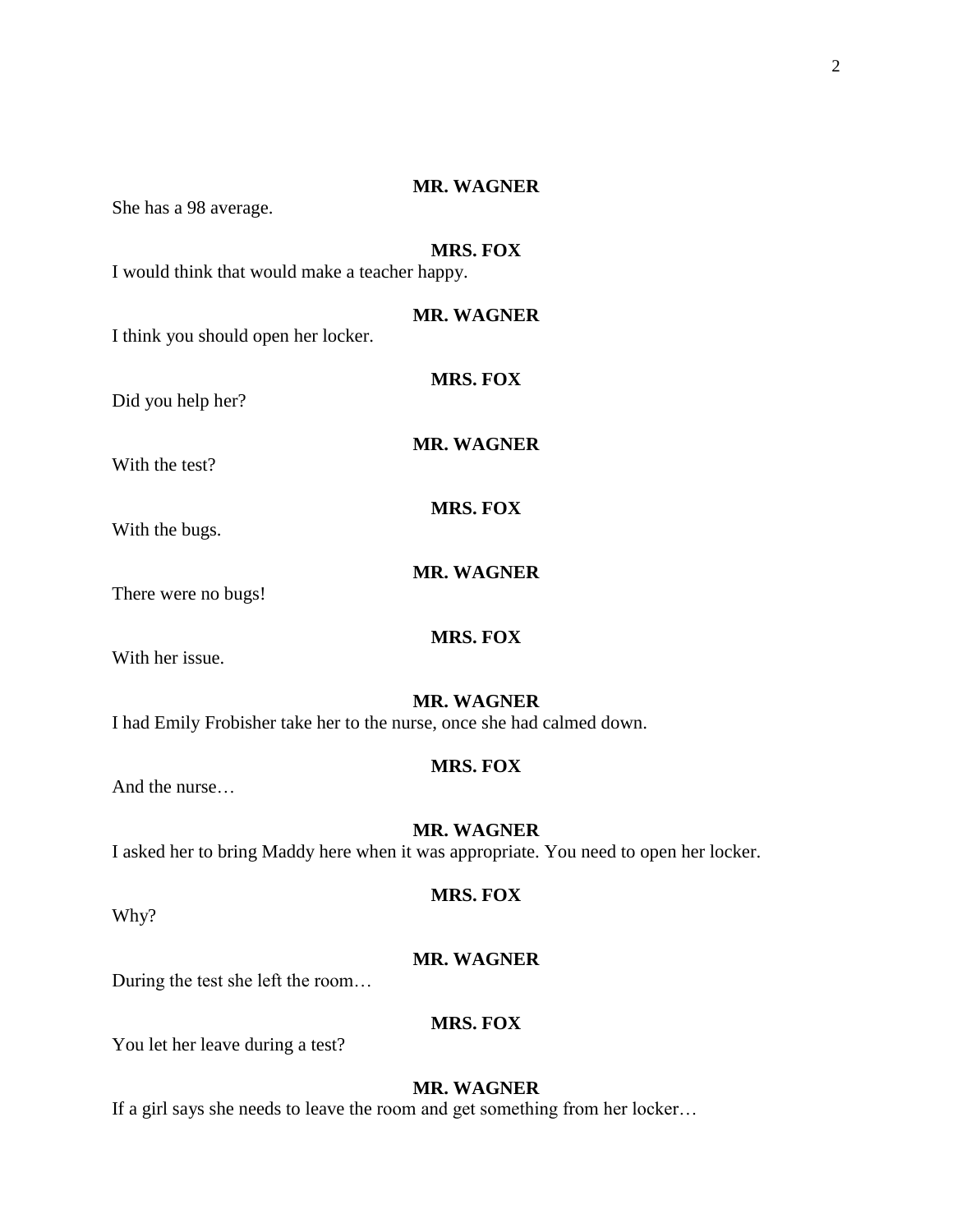#### **MRS. FOX**

Of course.

# **MR. WAGNER**

And she came back a few minutes later crunching something. And about two minutes after that the bugs came.

# **MRS. FOX**

Miss Barnes always takes good care of her.

# **MR. WAGNER**

She is abusing drugs at school! If you open that lock, I'm sure you will find –

# **MRS. FOX**

How did the rest of the class react?

#### **MR. WAGNER**

Some were laughing.

# **MRS. FOX**

Tenth graders can still be juvenile.

# **MR. WAGNER**

Some didn't even seem to notice.

# **MRS. FOX**

So it must not have been that disruptive.

# **MR. WAGNER**

Just open that lock. You have the key.

#### **MRS. FOX**

**MR. WAGNER**

I would prefer to talk to her first.

Then give me the key.

#### **MRS. FOX**

I'm the only one with that authority.

#### *(There is a knock.)*

Come in.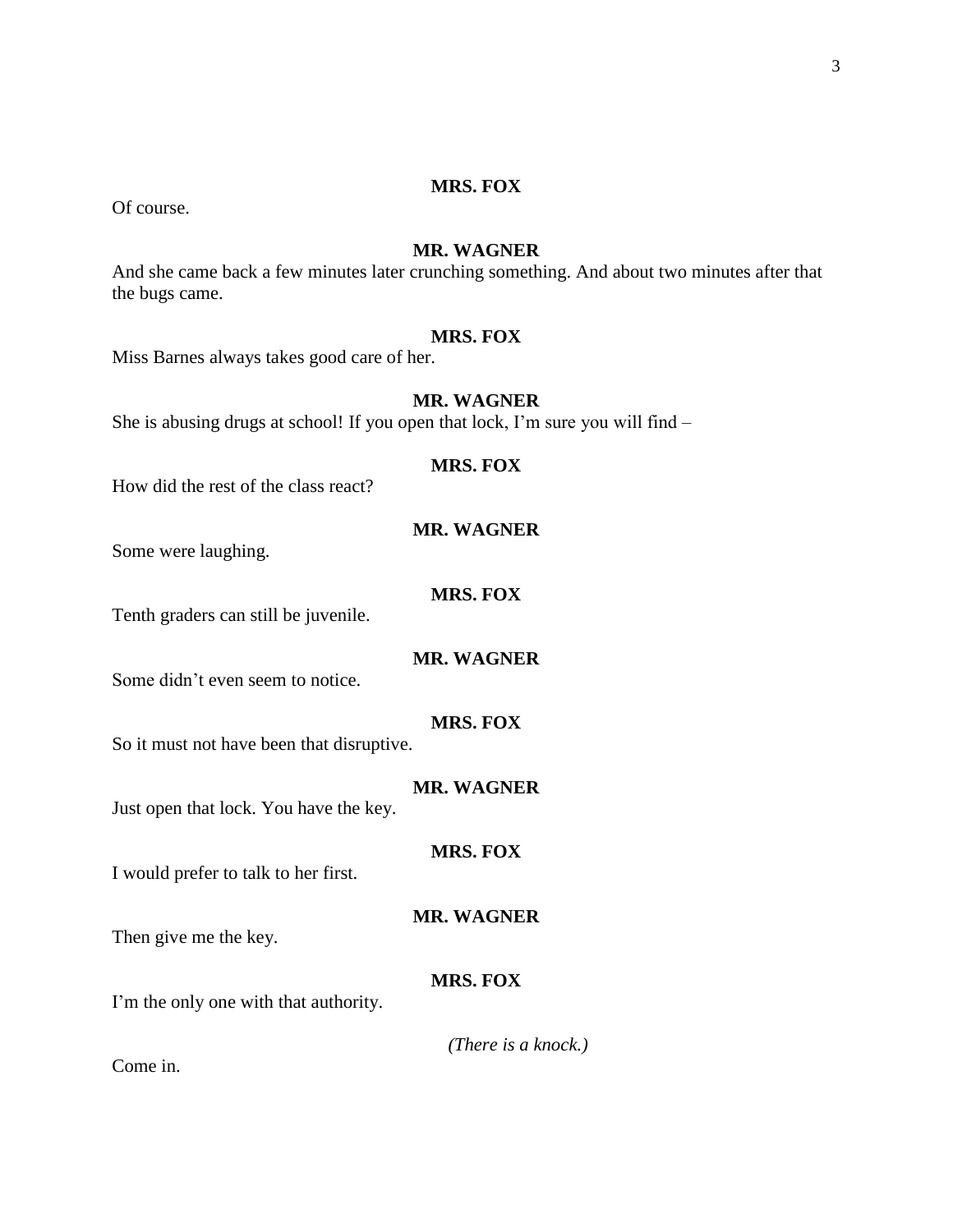4

*(MADDY enters. She is 16, very thin. She sucks on a lollipop. She does not smile much.)*

# **MADDY**

Ms. Fox?

#### **MRS. FOX**

Hello, Maddy. How are you doing, sweet girl?

#### **MADDY**

Good.

## **MRS. FOX**

Did Miss Barnes give you that Blow Pop?

# **MADDY**

Uh huh. I'll spit out the gum when I get to it 'cuz I know gum is not allowed in school.

# **MRS. FOX**

Good girl. Was there a problem in Mr. Wagner's class today?

# **MADDY**

Not really. (*to Mr. Wagner*) Did I do OK on my test? I studied nineteen hours.

# **MR. WAGNER**

I haven't graded it yet.

#### **MRS. FOX**

What happened during the test, Maddy?

# **MADDY**

Sometimes I get nervous and my skin gets a little itchy. My dad? He's a doctor? He says it's because I don't get enough potassium. So I sometimes keep a banana in my locker.

#### **MRS. FOX**

And you went to get a banana during the test today?

#### **MADDY**

Yes, Ma'am.

# **MRS. FOX**

And did you eat a banana?

#### **MADDY**

No ma'am. I was out.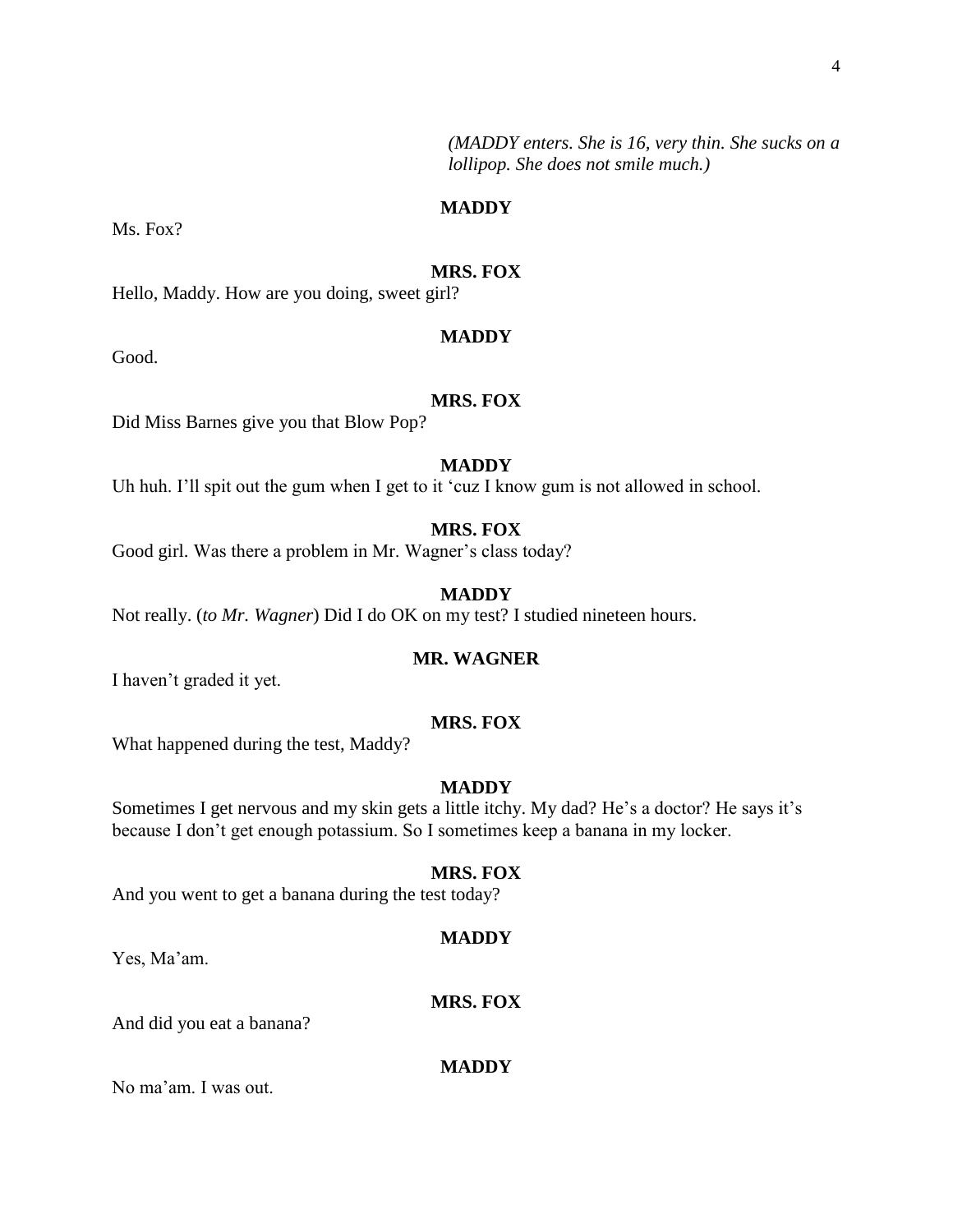#### **MR. WAGNER**

But you came back eating something.

# **MADDY**

**MR. WAGNER**

You were crunching!

They were old!

I had Skittles.

#### **MR. WAGNER**

**MADDY**

And Skittles don't have potassium!

# **MRS. FOX**

That's enough, Mr. Wagner.

#### **MADDY**

I thought maybe my blood sugar was low, too. So did Miss Barnes! That's why she always gives me a Blow Pop! But I always spit out the gum, Ms. Fox, I SWEAR!!

# **MRS. FOX**

Of course you do, sweetheart.

*(MADDY starts scratching herself.)*

# **MADDY**

Can I go now? I don't want to miss American History.

# **MR. WAGNER**

Why don't you show us what's in your locker?

#### **MRS. FOX**

That's enough, Mr. Wagner.

#### **MADDY**

I don't want to go in my locker again. Please don't make me go back to my locker!

# **MRS. FOX**

It's all right, Maddy. You don't have to go back.

# **MR. WAGNER**

Why do you not want to go back to your locker, Maddy?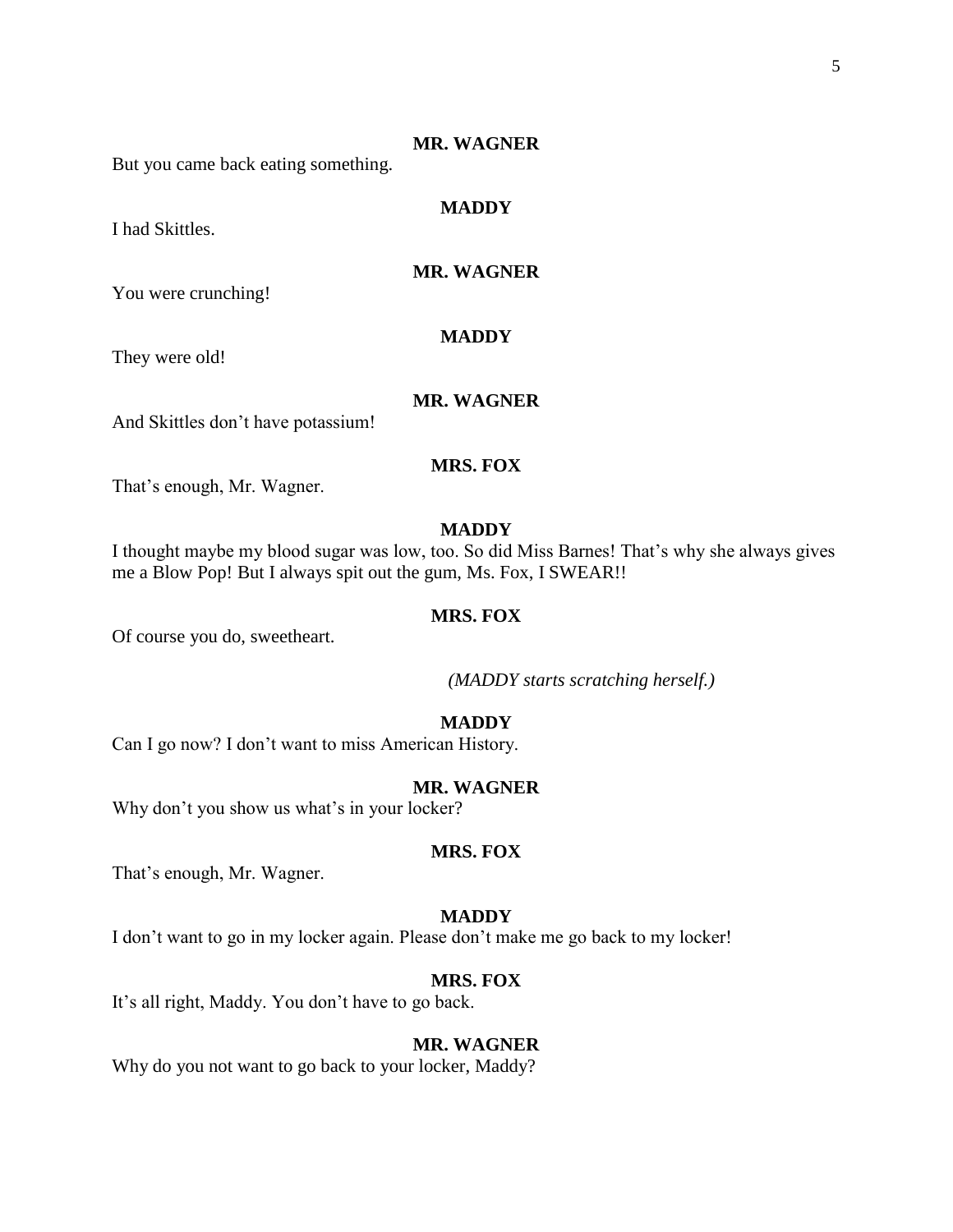#### **MADDY**

There's bugs. Bugs everywhere.

# **MRS. FOX**

It's not a good idea to keep food in your locker, dear. Especially Skittles. Now we can make sure Miss Barnes has some bananas in the health suite –

# **MR. WAGNER**

She was not eating Skittles. She was crunching a pill!

#### **MADDY**

No! NO! Get them off me! Make them stop! Make them stop! AAAAAHHHHHH!!!!

*(MADDY collapses on the floor. MR. WAGNER takes out a phone. MRS. FOX grabs it.)*

# **MRS. FOX**

No.

# **MR. WAGNER**

What is the matter with you? Call 911!

*(MADDY calms down.)*

**MRS. FOX**

She'll be fine. See.

#### **MR. WAGNER**

I want that key.

#### **MRS. FOX**

There are things you don't understand.

#### **MR. WAGNER**

Why do you not care -

#### **MRS. FOX**

She's on prescribed medication. It helps her focus.

*(MADDY rocks back and forth on the floor and hums a little.)*

It's not perfect, but it does its job. Now go do yours. Grade her test.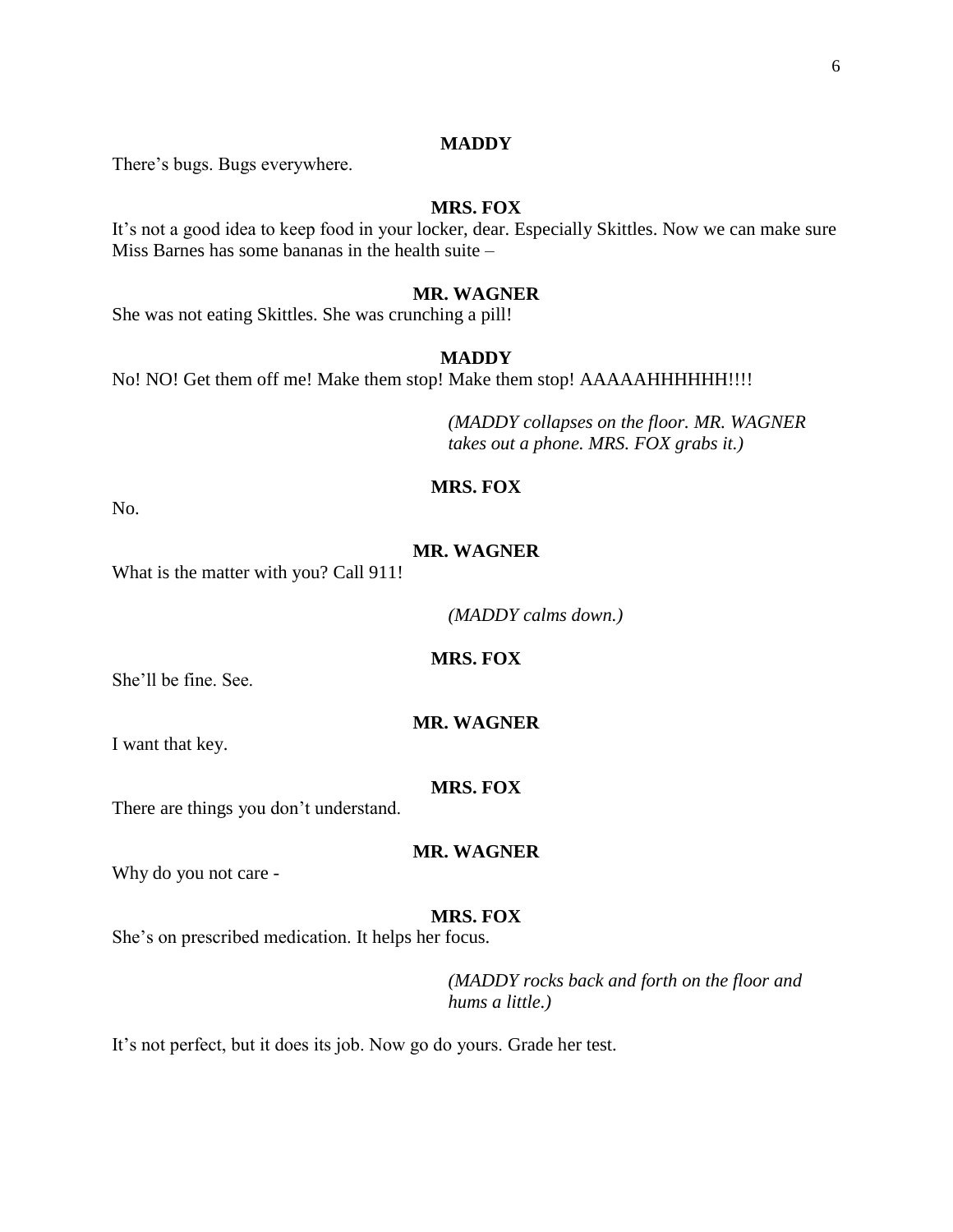*(MADDY's hum becomes a song she has created to remember material for her test. She sings it almost trance-like.)*

#### **MADDY**

Sine is opposite over hypotenuse. Cosine is adjacent over hypotenuse. Tangent is opposite over adjacent.

> *(MRS. FOX sits on the floor and gently rocks MADDY as she now just hums again.)*

#### **MRS. FOX**

She just wants good grades. It helps her study. It helps her learn. You should be happy she cares.

# **MR. WAGNER**

Then she's overdosing. If she's chewing pills in the middle of a test -

# **MRS. FOX**

She just wants Harvard. Or Yale. What's wrong with that?

#### **MR. WAGNER**

**MRS. FOX**

**MR. WAGNER**

**MRS. FOX**

I'm calling her parents.

No.

They need to know!

They do.

**MR. WAGNER**

Miss Barnes called them?

No.

# **MR. WAGNER**

**MRS. FOX**

Then how?

#### **MRS. FOX**

They want Harvard or Yale, too. Everyone's on board. Her father prescribed them. The older sister? Huntington. Not a bad school, but not what they hoped for. The brother? Not at all what they hoped for. Maddy? Maddy sees herself as her parents' last chance.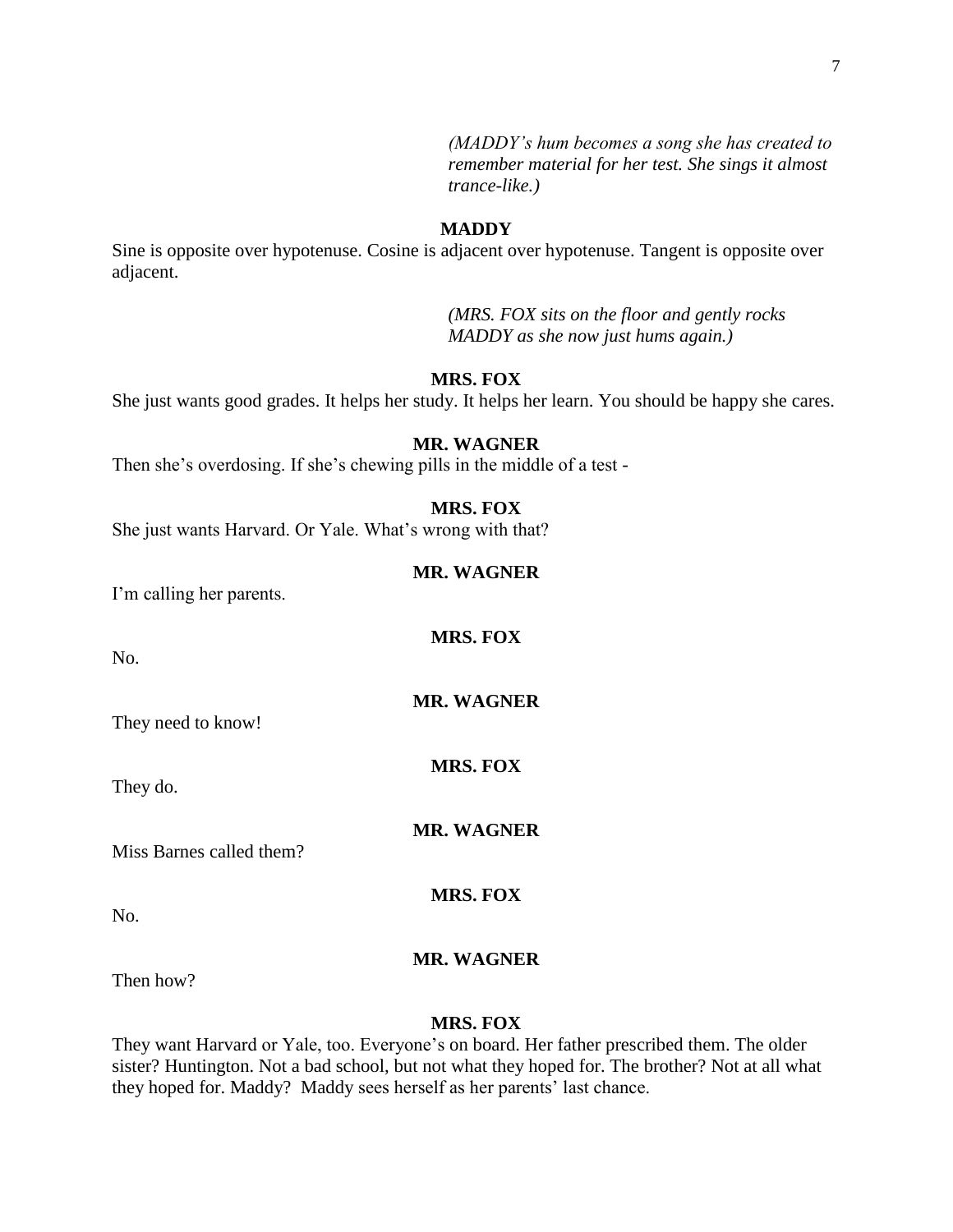#### **MADDY**

(*a song*) The square of the hypotenuse is equal to the sum of the squares of the other two sides.

#### **MR. WAGNER**

(overlapping) I'm going to the Board then.

#### **MRS. FOX**

Go to the Board. You'll find no sympathy there. They're all doing it too. Hannah Maclay sees wavy lines and has straight A's. Catherine Finlay hears digital clocks ticking and has a 4.0. It's a small price to pay.

# **MR. WAGNER**

It's child abuse.

# **MRS. FOX**

It's just an edge.

**MR. WAGNER**

The police then.

#### **MRS. FOX**

They're legal prescriptions.

#### MR. **WAGNER**

The Department of Social Services.

# **MRS. FOX**

I'm sure your call will be important to them.

#### **MR. WAGNER**

I'll get through to someone.

# **MRS. FOX**

Press one to report suspected child abuse. Press two to complain that parents who have a legitimate right to give their children any advantage necessary are doing just that???

#### **MR. WAGNER**

The newspaper. TV. A blog. I don't care.

#### **MRS. FOX**

Insubordination is grounds for dismissal.

# **MR. WAGNER**

She thinks there are bugs crawling on her skin!! She begged me to pull them off of her.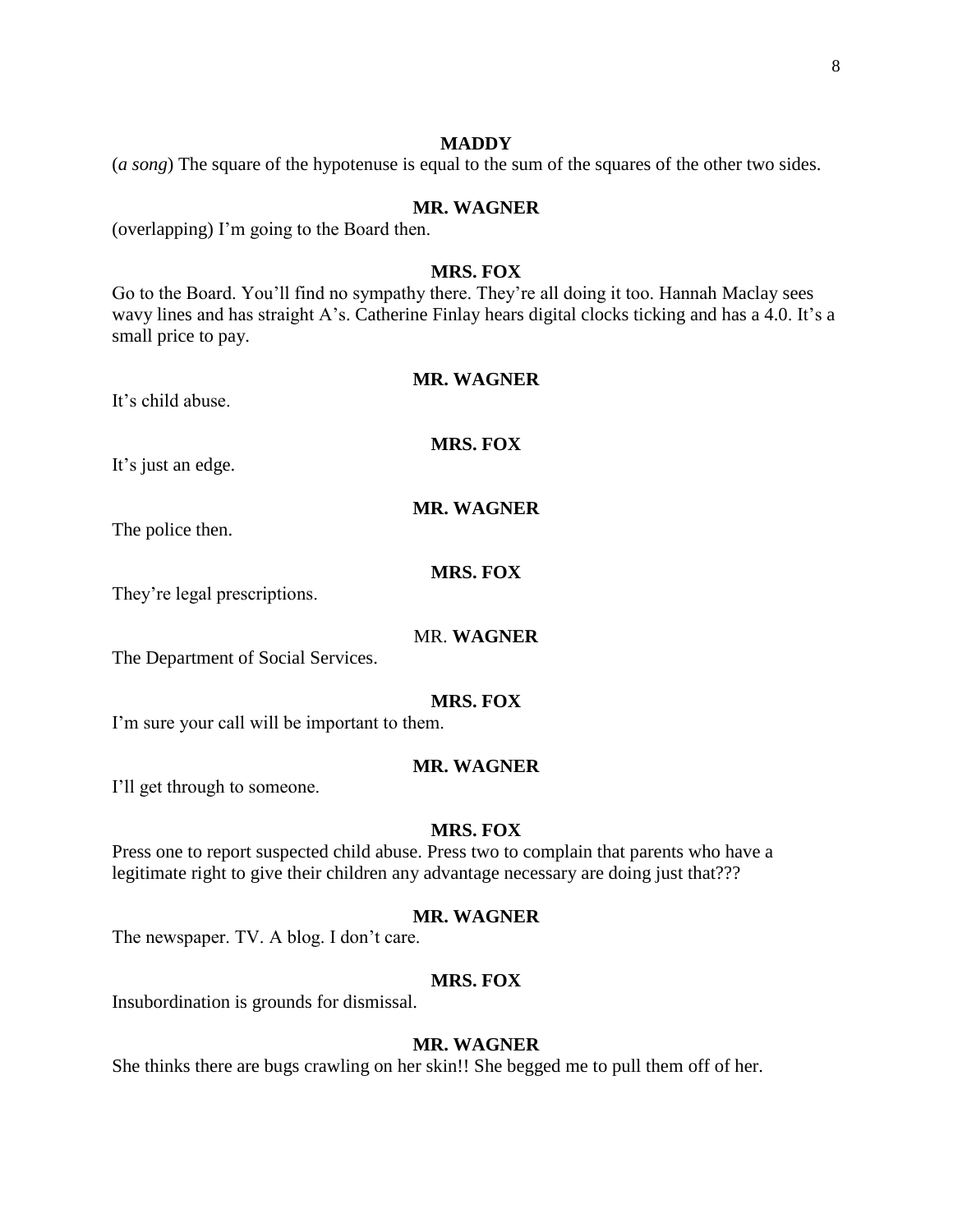*(A long pause as MRS. FOX rocks MADDY. MRS. FOX gently releases MADDY and rises.)*

| And did you?                                        | <b>MRS. FOX</b>   |
|-----------------------------------------------------|-------------------|
| What?                                               | <b>MR. WAGNER</b> |
| Did you pull the bugs off her?                      | <b>MRS. FOX</b>   |
| THERE WERE NO BUGS!!!                               | <b>MR. WAGNER</b> |
| Did you touch her?                                  | <b>MRS. FOX</b>   |
| What?                                               | <b>MR. WAGNER</b> |
| Did you touch her?                                  | <b>MRS. FOX</b>   |
| I don't know, I                                     | <b>MR. WAGNER</b> |
| Did. You. Touch. Her.                               | <b>MRS. FOX</b>   |
| She was in agony. She was begging                   | <b>MR. WAGNER</b> |
| So you touched her.                                 | <b>MRS. FOX</b>   |
| I rubbed her arms, I didn't know what else to do, I | <b>MR. WAGNER</b> |
| So you rubbed her. You admit you rubbed her.        | <b>MRS. FOX</b>   |
| $Oh$ no $N0$ no no no                               | <b>MR. WAGNER</b> |

Oh, no. No, no, no, no, no.